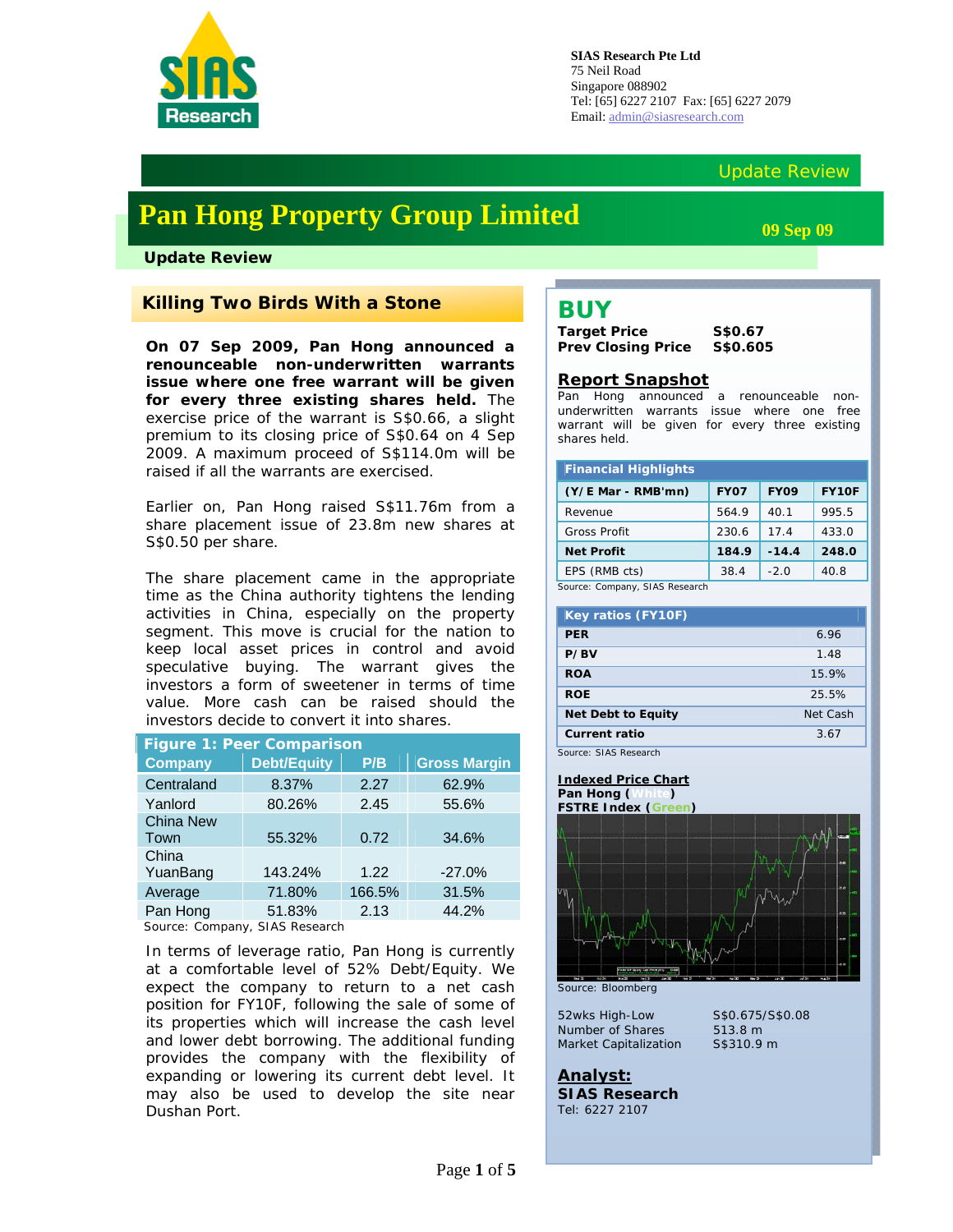

Update Review

Pan Hong's current RNAV is S\$0.67, with cash constituting S\$0.13 per share (on undiluted basis). The warrant provides investors with time value and allows Pan Hong to raise more cash when investors convert into shares.

With the possibility of Pan Hong's land bank being sold at a higher price, financial flexibility and growth potential, we price Pan Hong at its RNAV value of S\$0.67, maintaining our **BUY** call.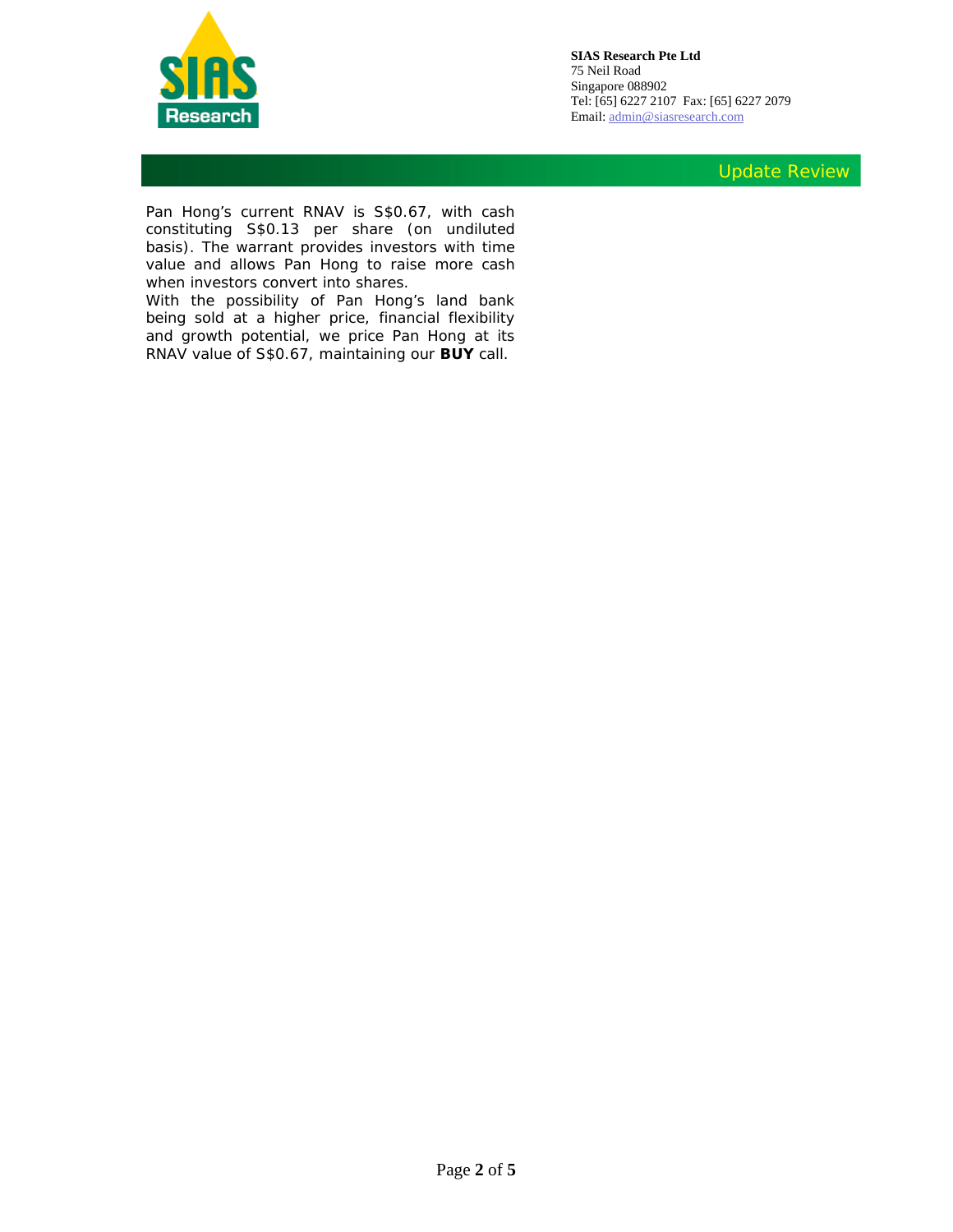

## Update Review

| <b>Figure 2: Financial Figures and Ratios</b> |             |             |              |  |  |  |
|-----------------------------------------------|-------------|-------------|--------------|--|--|--|
| <b>Year End Dec</b>                           | <b>FY07</b> | <b>FY09</b> | FY10F        |  |  |  |
| Profit & Loss (S\$m)                          |             |             |              |  |  |  |
| Turnover                                      | 564.857     | 39.9        | 995.5        |  |  |  |
| Gross Profit                                  | 230.587     | 16.7        | 433.0        |  |  |  |
| Earnings                                      | 184.856     | $-37.0$     | 284.0        |  |  |  |
| Earnings per share (RMB                       |             |             |              |  |  |  |
| cts)                                          | 37.33       | $-7.6$      | 40.8         |  |  |  |
|                                               |             |             |              |  |  |  |
| <b>Balance Sheet (RMB m)</b>                  | <b>FY07</b> | <b>FY09</b> | <b>FY10F</b> |  |  |  |
| Current Assets                                | 1045.633    | 1316.9      | 1337.1       |  |  |  |
| Long Term Assets                              | 238.582     | 183.9       | 192.9        |  |  |  |
| <b>Current Liabilities</b>                    | 378.15      | 644.4       | 364.4        |  |  |  |
| Long Term Liabilities                         | 92.429      | 111.2       | 101.2        |  |  |  |
| Shareholder Equity                            | 728.543     | 684.6       | 1003.8       |  |  |  |
|                                               |             |             |              |  |  |  |
| Cash Flow (RMB m)                             | <b>FY07</b> | <b>FY09</b> | <b>FY10F</b> |  |  |  |
| <b>Operating Cash Flow</b>                    | 87.11       | $-165.0$    | 318.8        |  |  |  |
| <b>Investing Cash Flow</b>                    | $-76.871$   | $-51.3$     | $-51.3$      |  |  |  |
| Financing Cash Flow                           | 20.357      | 185.1       | $-104.7$     |  |  |  |
| Net cash increase/(decrease)                  | 30.596      | $-31.3$     | 162.8        |  |  |  |
| Cash at year end                              | 243.906     | 120.4       | 276.2        |  |  |  |
| Cash and equivalent at year                   | 256.711     | 225.5       | 391.2        |  |  |  |
| end                                           |             |             |              |  |  |  |
| <b>Financial Ratios</b>                       | <b>FY07</b> | <b>FY09</b> | <b>FY10F</b> |  |  |  |
| Revenue Growth (%)                            | 273.41%     | $-92.94%$   | 2397.51%     |  |  |  |
| Gross Profit Growth (%)                       | 302.01%     | $-92.76%$   | 2492.25%     |  |  |  |
| Earnings Growth (%)                           | 273.90%     | $-120.01%$  | $-867.77%$   |  |  |  |
| Gross Margin (%)                              | 40.82%      | 41.91%      | 43.50%       |  |  |  |
| Net Margin (%)                                | 32.73%      | $-92.79%$   | 28.52%       |  |  |  |
| Current Ratio (x)                             | 2.77        | 2.04        | 3.67         |  |  |  |
| Book value per share (RMB)                    | 1.61        | 1.53        | 1.92         |  |  |  |
| Dividend per share (RMB cts)                  | 1.87        | 0.00        | 2.87         |  |  |  |
| Net Gearing (%)                               | Net Cash    | 12.00       | Net Cash     |  |  |  |
| Return on Equity (%)                          | 29.72%      | $-5.23%$    | 25.53%       |  |  |  |
| Return on Asset (%)                           | 18.31%      | $-2.66%$    | 15.92%       |  |  |  |
|                                               |             |             |              |  |  |  |
| <b>Valuations</b>                             | <b>FY07</b> | <b>FY09</b> | <b>FY10F</b> |  |  |  |
| PER(x)                                        | 7.61        | $-37.61$    | 6.96         |  |  |  |
| Price to book (x)                             | 1.76        | 1.86        | 1.48         |  |  |  |
| Dividend Yield (%)                            | 0.66        | 0.00        | 1.01         |  |  |  |

*FY07 have Dec as year end; #FY09F is 15-month long with Mar 09 as year end; FY10 year end is in Mar 2010* 

Source: SIAS Research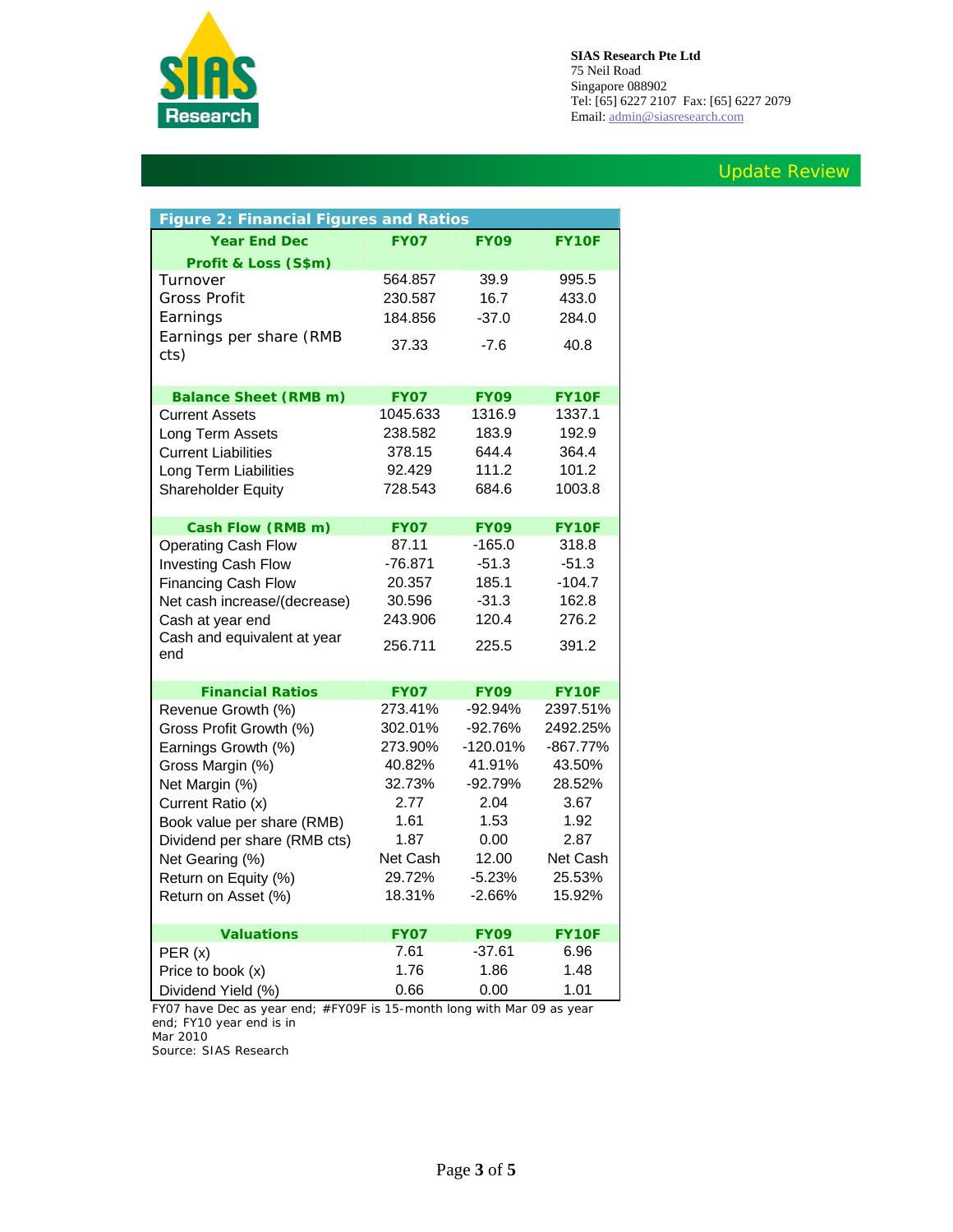

## **About the Company**

Pan Hong Property Group Limited is a niche property developer that focuses primarily on developing high quality residential and commercial properties in the second and thirdtier cities in the PRC. Backed by over 20 years of experience in the PRC's property development industry, Pan Hong has established its presence in Hangzhou and Huzhou cities in Zhejiang Province, and Nanchang city in Jiangxi Province. Besides these cities, the Group also owns land reserves in Fuzhou, Yichun and Leping cities in Jiangxi Province, and Jiangmen city in Guangdong Province, for property development. As a testament to the quality of Pan Hong's property developments, the Group has received several awards for its current project in Nanchang – Nanchang Honggu Kaixuan. In 2007, the Group was conferred the '4th Annual Nanchang City Best Property Award', 'Most Popular Property in Nanchang', as well as accolades such as 'Reputable Brand of the Year in Jiangxi" and 'Professional Property Developer of International Standard'.



### **Price and Volume Chart**